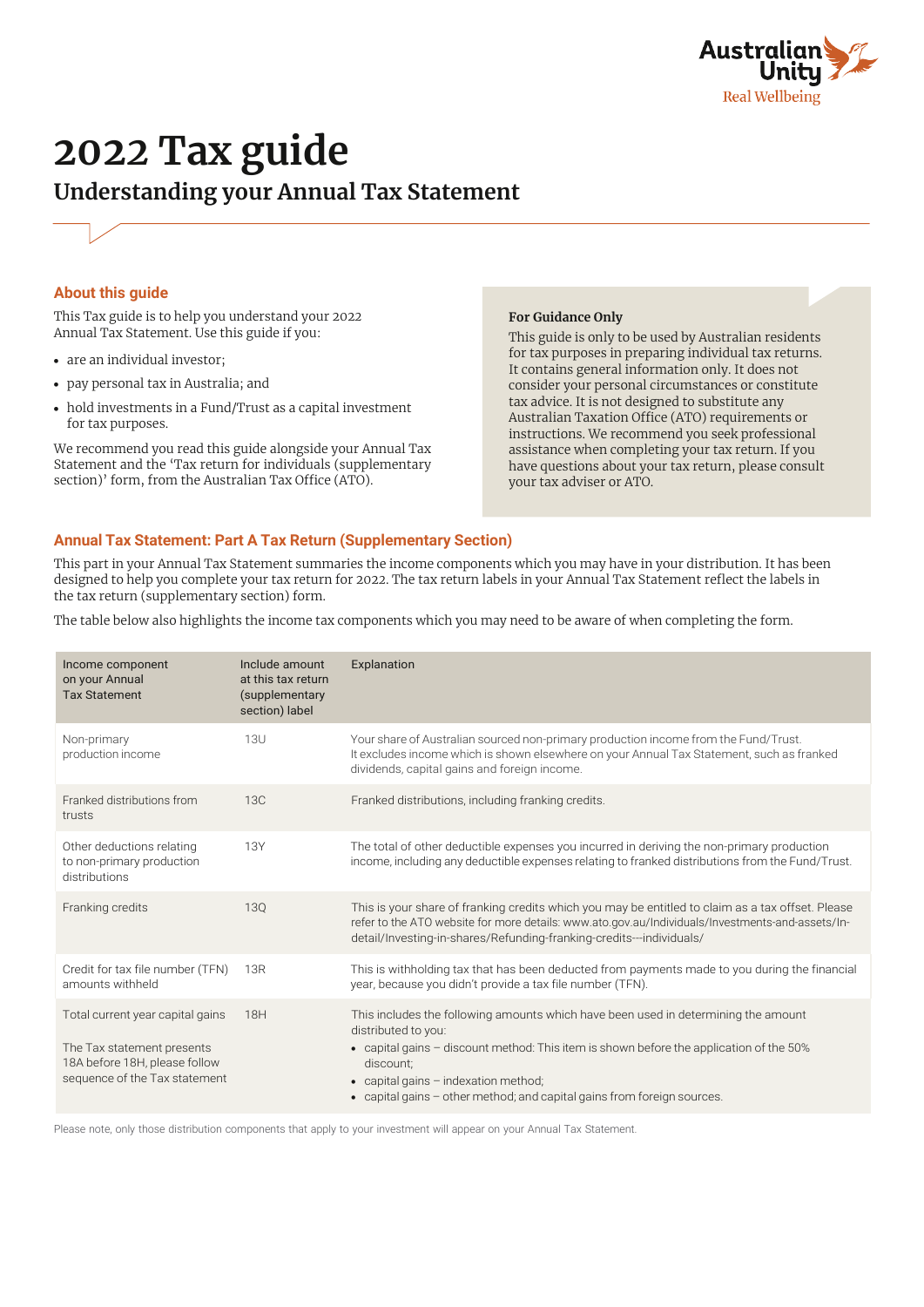| Income component<br>on your Annual<br><b>Tax Statement</b> | Include amount<br>at this tax return<br>(supplementary<br>section) label | Explanation                                                                                                                                                                                                                                                                                                                                                                                                                                                                                                                                                                                                                                                                                                                             |
|------------------------------------------------------------|--------------------------------------------------------------------------|-----------------------------------------------------------------------------------------------------------------------------------------------------------------------------------------------------------------------------------------------------------------------------------------------------------------------------------------------------------------------------------------------------------------------------------------------------------------------------------------------------------------------------------------------------------------------------------------------------------------------------------------------------------------------------------------------------------------------------------------|
| Net capital gain                                           | 18A                                                                      | This reflects the total capital gains (Label 18H) after applying the 50% discount which is<br>included in your distribution. In understanding the amount to include in 18A in your tax return,<br>you will need to consider whether any of the following items are relevant to you in respect of<br>other capital gains or loss items from other investments you may have:<br>• capital losses from this year;<br>• unapplied net capital losses from prior years;<br>• any CGT discounts on discounted capital gains;<br>• the small business 50% active asset reduction; and<br>• the small business retirement exemption or rollover.<br>More information can be found at the ATO website: www.ato.gov.au/General/Capital-gains-tax/ |
| Foreign entities - CFC income                              | 19K                                                                      | The amount of any foreign income earned from direct or indirect interest in a controlled foreign<br>company (CFC).                                                                                                                                                                                                                                                                                                                                                                                                                                                                                                                                                                                                                      |
| Assessable foreign source<br>income                        | 20F                                                                      | The amount of any foreign income earned from investments which is not exempt from paying<br>tax in Australia, before any foreign tax paid or withheld on this income.                                                                                                                                                                                                                                                                                                                                                                                                                                                                                                                                                                   |
| Other net foreign source<br>income                         | <b>20M</b>                                                               | This item reflects the assessable foreign source income disclosed in Label 20E after applying<br>any deductible expenses incurred in relation to earning this income.                                                                                                                                                                                                                                                                                                                                                                                                                                                                                                                                                                   |
| Australian franking credits from<br>a NZ company           | 20F                                                                      | This is your share of Australian franking credits from New Zealand franking companies which<br>you may be entitled to claim as a tax offset.                                                                                                                                                                                                                                                                                                                                                                                                                                                                                                                                                                                            |
| Foreign income tax offsets                                 | 200                                                                      | This includes the foreign tax paid or withheld in respect of the assessable foreign source<br>income you disclosed in Label 20E. Your actual entitlement of foreign tax offset depends on<br>your individual circumstances. For assistance, please refer to the ATO website:<br>www.ato.gov.au/Forms/Guide-to-foreign-income-tax-offset-rules-2022/                                                                                                                                                                                                                                                                                                                                                                                     |

Please note, only those distribution components that apply to your investment will appear on your Annual Tax Statement.

# **Part C of your Annual Tax Statement - Components of distributions**

You will need to include in your 202*2* Annual Tax Return, all the distributions made to you by the Fund/Trust for the period 1 July 202*1* to 30 June 2022.

The distributions may include several tax components that have different tax treatments.

A summary of these and the likely tax treatment of certain components which appear on the Annual Tax Statement for the Fund/Trust are set out below.

## Australian income

These details are included in:

- **•** Label 13U Non-primary production Share of net income from the Fund/Trust **less** capital gains, foreign income and franked distributions, and
- **•** Label 13C Non-primary production Franked distributions from trusts.

This information may be necessary if you need to complete the *Application for refund of franking credits for individuals 2022 form.* More information and to access the *Refund of franking credits instructions and application for individuals 2022* can be found on the ATO's website.

## Capital gains

# **Taxable Australian Property (TAP) and Non-Taxable Australian Property (Non-TAP) capital gains**

Your Annual Tax Statement will outline the extent to which any taxable capital gains are attributable to TAP or Non-TAP. Australian tax residents are assessed on both TAP and Non-TAP capital gains. However, non-Australian tax residents are only assessed on TAP gains.

## **Capital gains discount**

This shows the discounted capital gains after applying the 50% capital gains tax (CGT) discount that is included in your share of the net income of the Fund/Trust.

## **Capital gains – other method**

This is the capital gains from your share of the net income from the Fund/Trust which was not eligible for the 50% CGT discount.

## **Net capital gain**

Net capital gains (discount and other methods) is included in your share of the net income of the Fund/Trust.

If in the current year you **don't** have any capital losses or net capital losses which were previously not applied, this figure can be used directly to complete Label 18A.

If in the current year you **do** have capital losses or net capital losses which were previously not applied, these can be applied against your share of capital gains for the current year. More information can be found in the *Guide to capital gains tax 2022* or *Personal investors guide to capital gains tax 2022* on the ATO's website.

## **Capital gains concession**

This includes CGT discount amounts paid to you. You don't have to adjust the cost base or the reduced cost base of your membership interest in the Fund/Trust for this amount.

## Foreign income

## **Other net foreign source income**

The income derived from foreign sources including dividend, interest, any other foreign source investment income and foreign tax paid on those amounts.